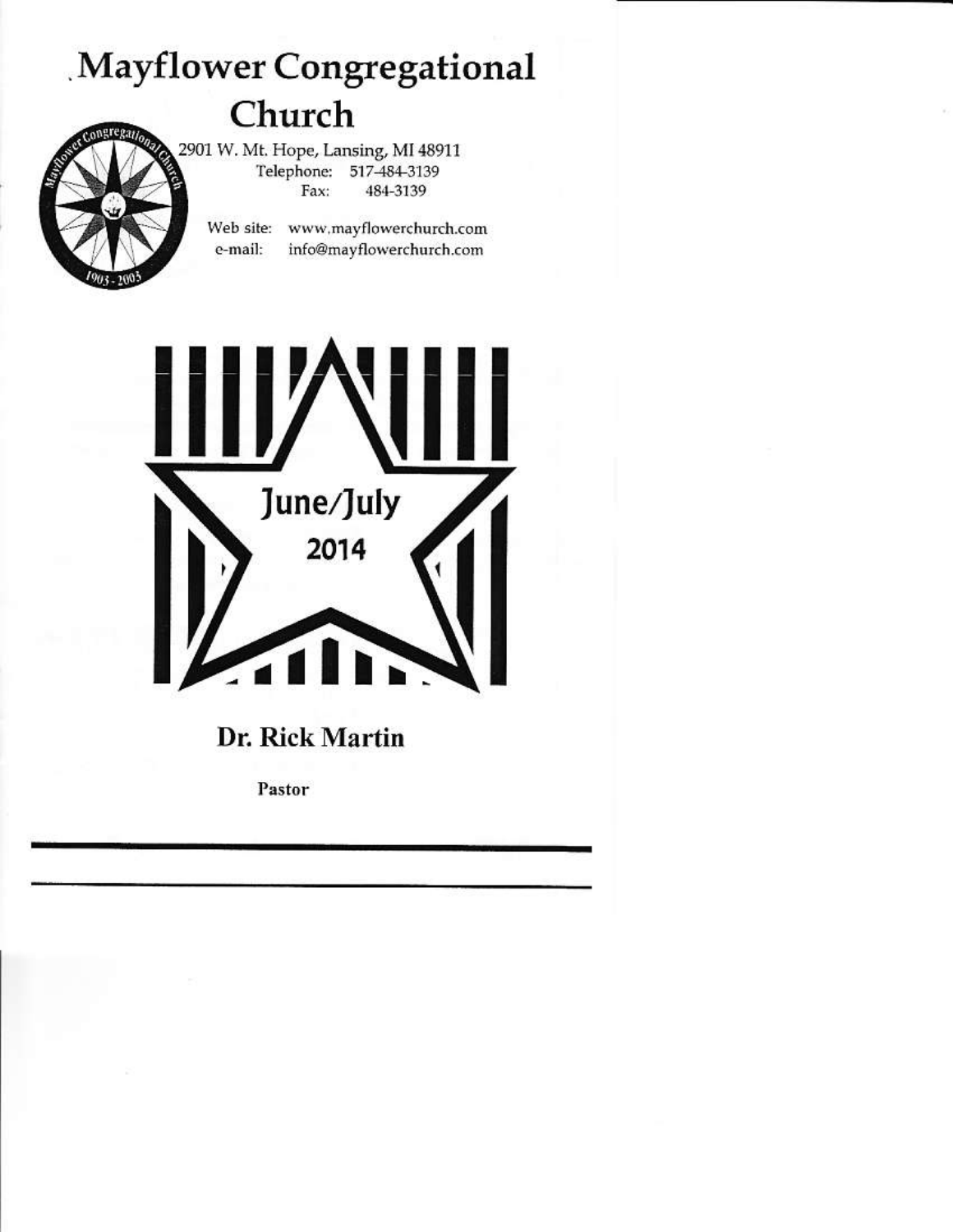| Dates to remember in<br>June/July |                                    |  |  |
|-----------------------------------|------------------------------------|--|--|
| 6/1                               | All Church Pícníc                  |  |  |
| 6/5                               | Lewton Graduation                  |  |  |
| 6/7                               | State Weightlifing Meet            |  |  |
| 6/10                              | Trustee's Meeting 10 am            |  |  |
| 6/14                              | Flag Day                           |  |  |
| 6/15                              | Prudentíal Councíl<br>Father's Day |  |  |
| 7/4                               | Independence Day<br>Office Closed  |  |  |
| 7/6                               | Communion                          |  |  |
| 7/8                               | Trustee's Meeting 10 am            |  |  |
| 7/13                              | \$ due for Lugnut<br>Tickets       |  |  |
| 7/20                              | No Prudential Council              |  |  |
| 8/15                              | Due date for Mayflower<br>Notes    |  |  |

н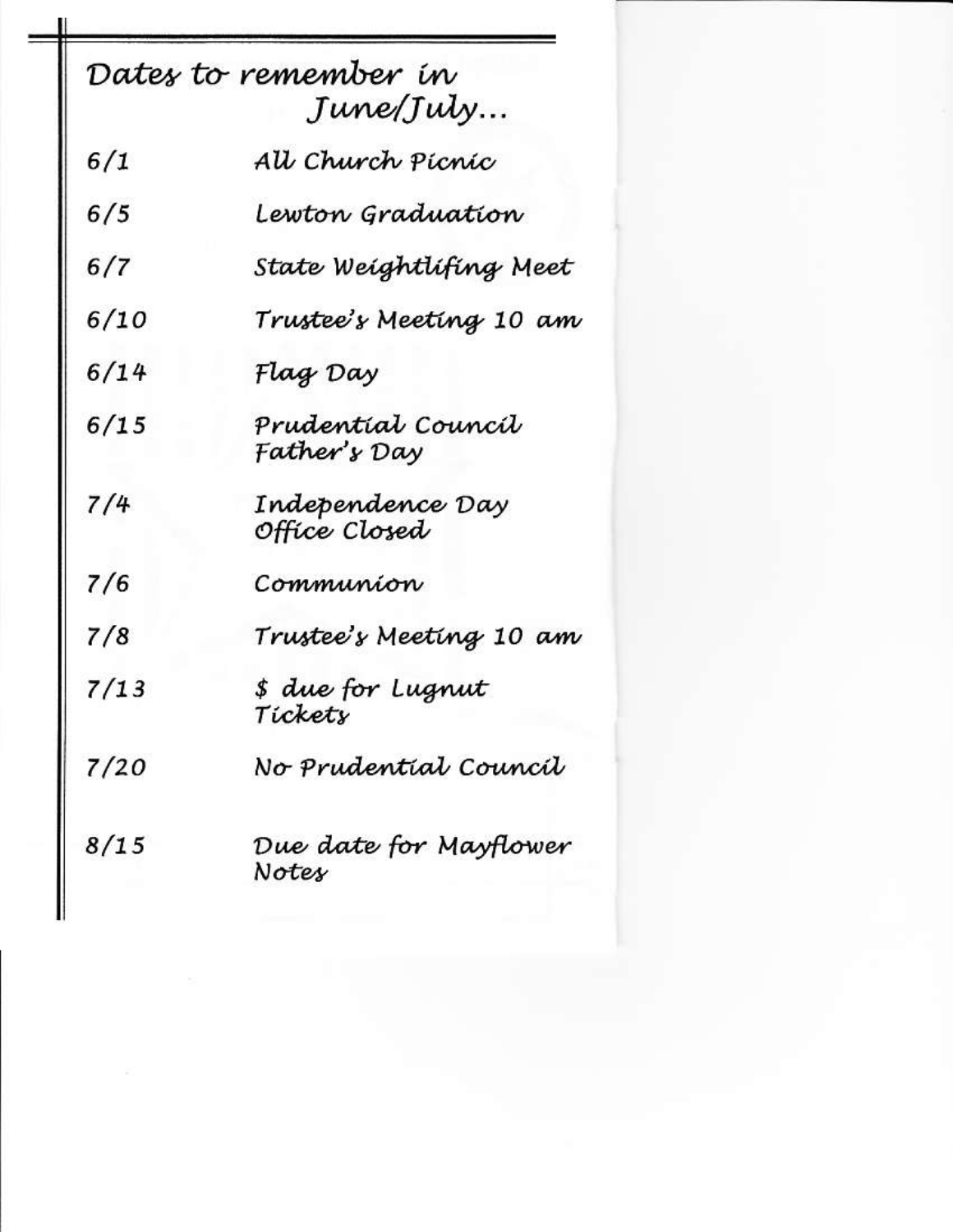### From The Pastor's Desk

The Grace of Giving

2 Corinthians 8:7

Since you excel in everything-in faith, in speech, in knowledge, in complete earnestness and in the love we have kindled in you-see that you also excel in this grace of giving.

I cannot help but to think of Mayflower Church when I read this verse. We do not undertake everything that needs to be done on planet earth, but what we do tackle we attempt to excel in. We raise money for the poor, the hungry, the homeless, for missions at home and abroad. We attempt to excel in our worship services - the music, the children's moment, the preaching of the Word. As a congregation, we really care about other people and try to behave towards others in love, which is excellent.

Our members also excel in giving. Every time you are asked to meet a need, you come through wonderfully. Time and again, your generosity has been amazing. You truly exhibit the grace of giving, whether it is for a radio station in Africa or food for the hungry or time and energy for a church project.

Once again there are needs for our building that aren't covered by the annual budget: gutter extensions to prevent leaks in the basement, a patch on the roof, cracks and potholes in the parking lot, and a new door for the lawnmower shed. \$5071 in all, and \$2700 has already been donated (before we got the word out on the total - you are so good!) If you are interested in helping maintain our beautiful facility, your generosity is welcomed and truly appreciated. It is great to be the pastor of such a caring and giving congregation.

2 Corinthians 9:7

God loves a cheerful giver.

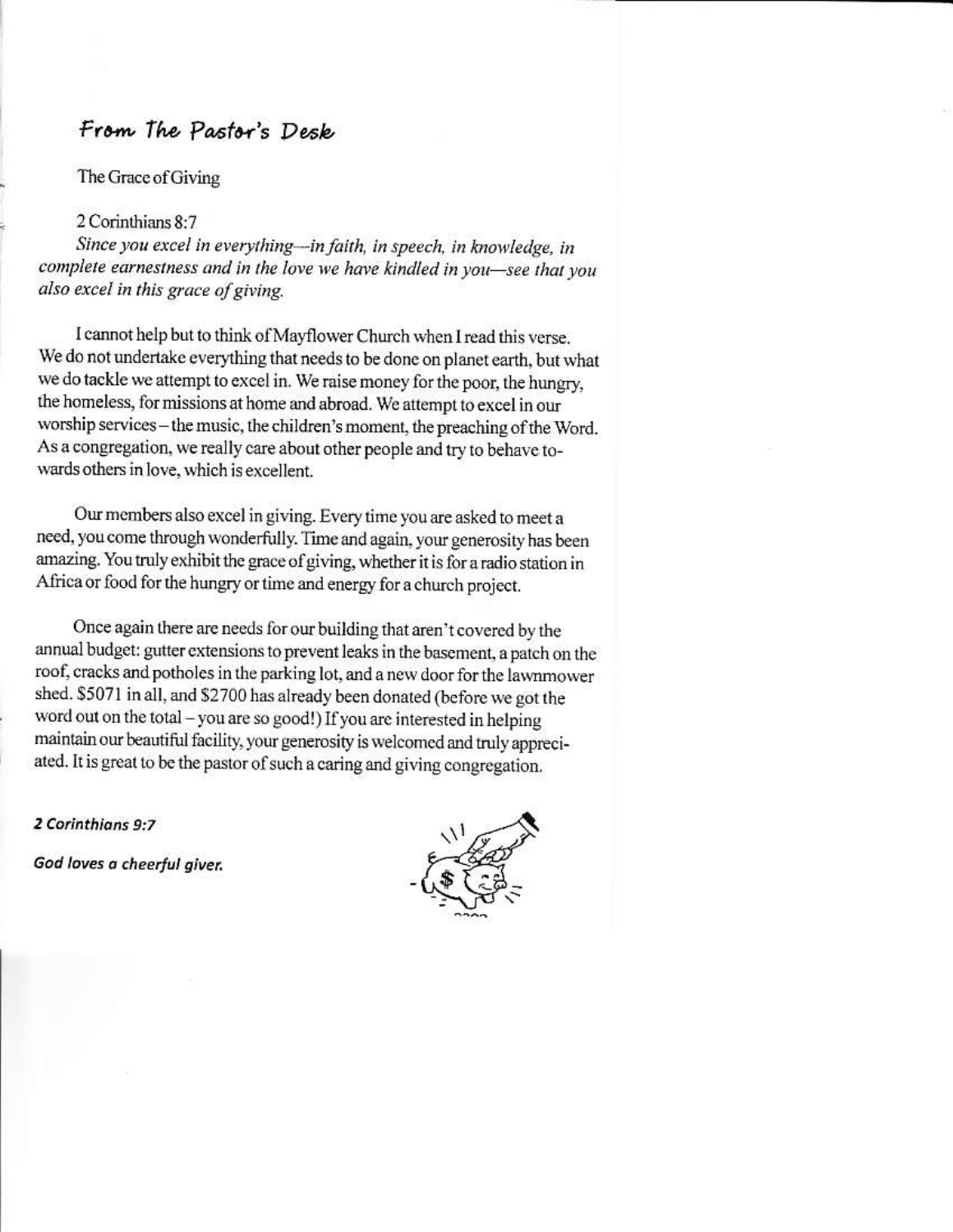The church picnic will be held Sunday, June 1st and will be a combined event with Word of Life. Hotdogs and hamburgers and beverages will be provided. Each family should bring their own tableware and a dish to pass. A sign up sheet of needed dishes will be outside of the office - please sign up so we have a nice variety of side dishes!

### From the Trustees - more about repairs

Earlier this spring, we had a newsletter article about the leaks inside the building as well as the parking-lot repairs that need to be done but are well outside our budget. The good news is that after much consultation with several contractors, we decided that we could postpone fixing the entire flat roof and do targeted patches instead. This reduced the cost a LOT. We have borrowed from the rest of the budget to pay for the roof and gutter repairs, and so far they seem to be working - which is good! The parking lot has not yet been done, but it will be. In the meantime, another unexpected repair suddenly showed up: we needed a new lock and door for the lawnmower shed. Several wonderful Mayflower people worked together to install it, so that also did not cost as much as we had at first feared.



We have done the best we could to contain costs, and now we are asking if you could find it in your heart to help pay for these repairs. Two extremely generous people have already donated to these projects, and that's why you see that the handle of the umbrella is solid for more than halfway up. Please help if you can.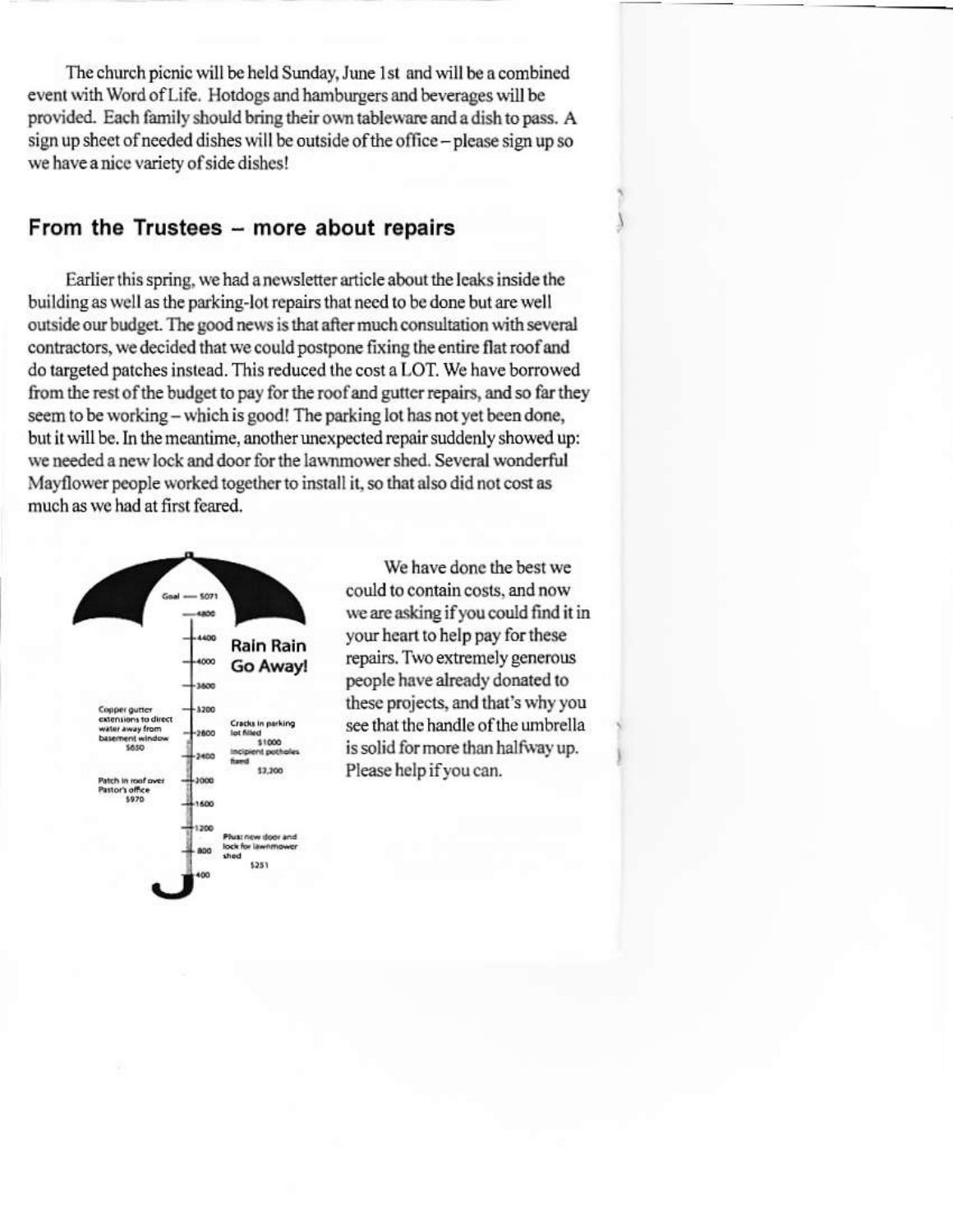I think we can say that spring has safely arrived. After a long winter, I forget how beautiful springtime is here in Michigan. Recently, we visited our son and daughter-in-law in Richmond, Virginia when it was still almost winter-like here. One of the pleasures of making the trip at that time of year is being able to experience the wonderful progression of spring (in one day) as you travel southeast. I recommend it. You can all stay with Chas and Jackie. They won't mind.

Spring represents rebirth for all of nature. We humans along with the plant and animal world get another chance to "sprout" and start things again with renewed strength. It's no wonder that so many poems, songs and scripture verses were written about spring.

At Mayflower, one of our springtime activities is our church picnic on June 1<sup>st</sup>. This year we have a great opportunity to get more acquainted with our brothers and sisters in Christ from Word of Life Church. At our service that day, WOL Church will join us, offering special music and Pastor Roman will preach. After the service, their people will join ours for the picnic. We can eat and fellowship together. What a fun day that will be!

Jerry Fuller

Lay Leader



#### Lugnuts 2014

Our annual Lugnuts outing is coming up sooner than you think. We will be attending the Lugnuts game on Saturday, August 23rd and again our tickets will be in the Clubhouse at #22.50 each. Pick up a ticket form in the office. Return it to the office with your payment. NO LATER THAN MONDAY, JULY 13 TH.

If you have questions please contact Roger Kennedy at 646-9961.

See you at the game!!!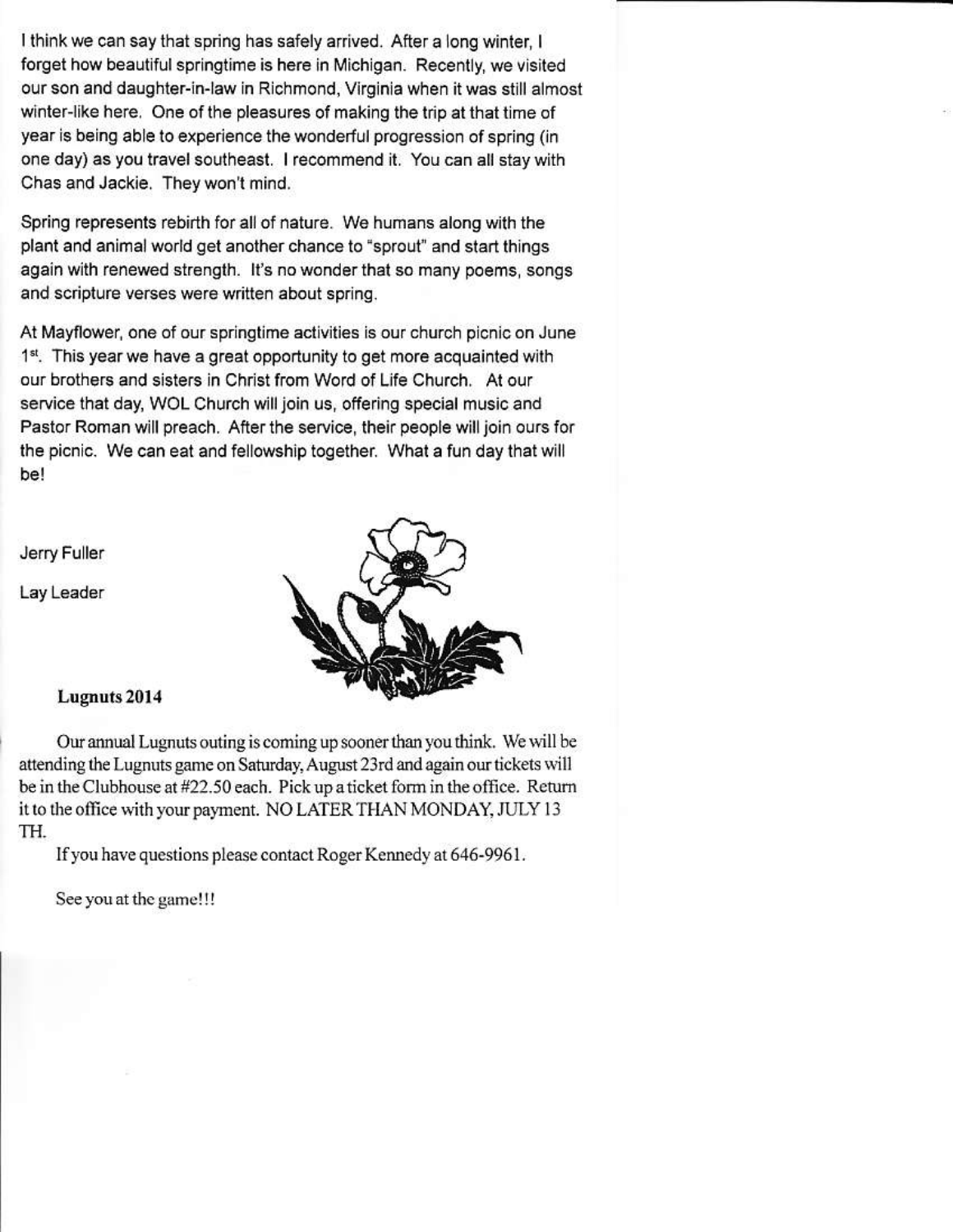#### **Mayflower Financial News**

Our April Second Saturday Supper netted \$629.72. Our Rummage Sale has brought in over \$1,100.

We had \$1871 in outside maintenance costs. A leaky roof over the pastor's office was repaired, overflowing gutters on the east side of the sanctuary (leading to basement flooding last year) was solved by adding a splash guard the length of the gutter and the garage door on the storage shed needed replacing.

A more detailed report is available in the brochure rack near the church office.

A brief summary of our finances as of April 30, 2014:

| Income:                      | S           | 5,964.47        |
|------------------------------|-------------|-----------------|
| Expenses:                    |             | 9,206.61        |
|                              |             | $-$ \$ 3,242.14 |
| <b>YTD</b> for Four Months   |             |                 |
| Income:                      | \$30,496.39 |                 |
| Expenses:                    | 33.468.88   |                 |
|                              |             | $-$ \$ 2,972.49 |
| <b>Fund Balances:</b>        |             |                 |
| Checking:                    |             | \$9,888.54      |
| <b>Bequest Funds Savings</b> |             | 4,009.34        |
| Memorial Fund CD             |             | 5,492.66        |
| CD Savings                   | 22,301.86   |                 |
|                              |             | \$41,692.80     |
| Linda Wheeler                |             |                 |
| Treasurer                    |             |                 |
|                              |             |                 |